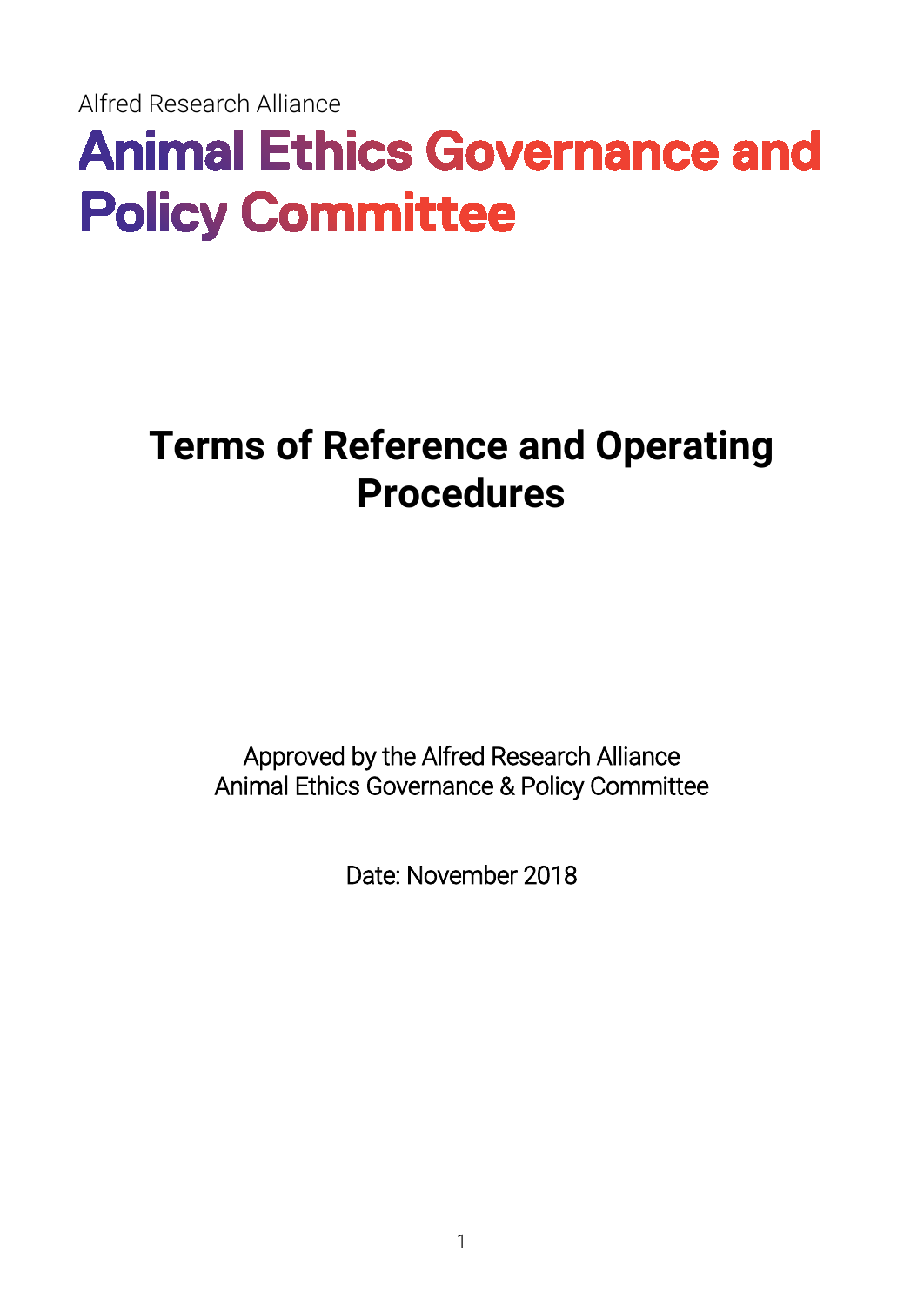# 1. DEFINITIONS 1.1 – 1.11

# 2. FUNCTION of the COMMITTEE

2.1 Establishing provisions for the Committee

# 3. RESPONSIBILITY of COMMITTEE MEMBERS

3.1. Confidentiality

3.2. Conflict of Interest

# 4. MEMBERSHIP and TERM OF OFFICE

4.1. Term of Office

4.2. Number and Category of Members

# 5. NOMINATION and APPOINTMENT of MEMBERS

- 5.1. Nomination of category A to D members
- 5.2. Chairperson

# 6. EXECUTIVE OFFICER SERVICING

#### 7. BUSINESS OPERATIONS

- 7.1. Induction of members
- 7.2. Conduct of Meetings
- 7.3. Meeting Frequency and Documents
- 7.4. Attendance at meetings
- 7.5. Governance Procedures

#### 8. INSURANCE OF MEMBERS

9. REVISION OF TERMS OF REFERENCE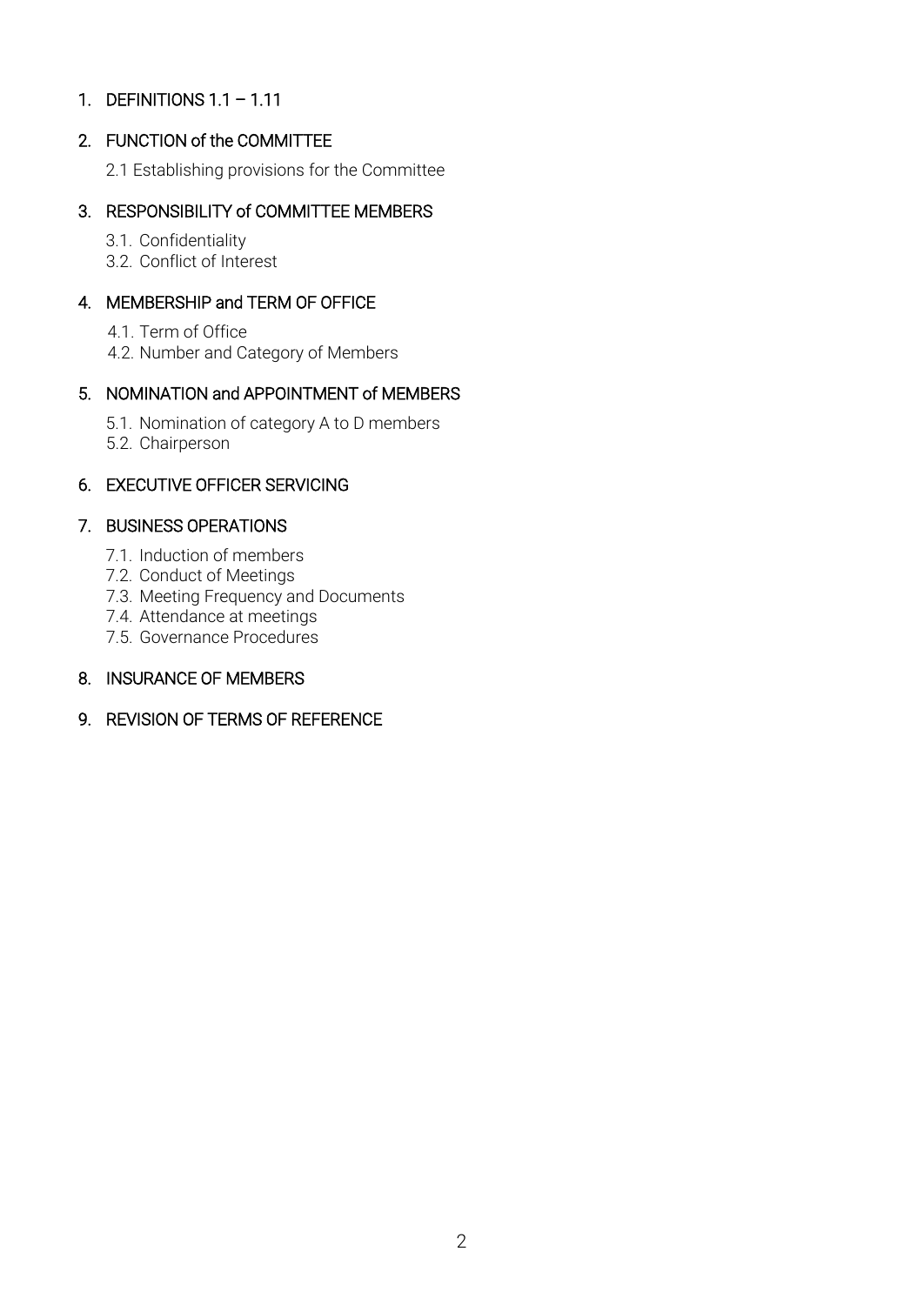# 1. DEFINITIONS

- 1.1 "Animal Ethics Committee (AEC)" shall mean an AEC, as outlined in the 'Australian Code for the Care and Use of Animals for Scientific Purposes' under Part 3 of The Prevention of Cruelty to Animals Act 1986 and Regulations 2008.
- 1.2 "Committee" shall mean the "The Alfred Research Alliance AEC Governance and Policy Committee".
- 1.3 "Department" shall mean Animal Welfare Victoria, Department of Economic Development, Jobs, Transport and Resources.
- 1.4 "Member" shall mean a person appointed to the Committee by the organisation.
- 1.5 "Proposal" shall mean that as defined in *The Australian Code*, "a written application to carry out a project for consideration by an AEC".
- 1.6 "Project" shall mean that as defined in *The Australian Code*, "a 'scientific activity' or activities that form a discrete piece of work. A project cannot commence until it has been approved by the AEC".
- 1.7 "Scientific procedures" shall be defined as in Part 3 of the Prevention of Cruelty to Animals Act 1986.
- 1.8 *"The Australian Code*" shall mean the current edition of The Australian Code for the Care and Use of Animals for Scientific Purposes, mandatory under Part 3 of The Prevention of Cruelty to Animals Act 1986 and Regulations 2008.
- 1.9 The Prevention of Cruelty to Animals Act 1986 and Regulations 2008 shall mean that as located at [www.dpi.vic.gov.au/animalwelfare/](http://www.dpi.vic.gov.au/animalwelfare/)
- 1.10 "Licence Holder" shall mean Baker Heart and Diabetes Institute, The Burnet Institute, Central Clinical School Monash University, Alfred Health, Centre for Eye Research Australia (CERA) and AMREP AS Pty Ltd.
- 1.11 "Quorate meeting" shall mean a meeting at which at least one member from each of categories A to D as defined in The Australian Code is present and the independent members (cat C and cat D) comprise one-third of the numbers present.

# 2. FUNCTION OF THE GAP COMMITTEE

The primary function of this Committee is to facilitate consistent operation across the two AECs in accordance with The Australian Code and relevant Victorian Legislation, on behalf of Baker Heart and Diabetes Institute, The Burnet Institute, Central Clinical School Monash University, Alfred Health, Centre for Eye Research Australia (CERA) and AMREP AS Pty Ltd.

- 2.1 The committee will:
	- 2.1.1 Determine and approve policies for the operation of AECs A and B
	- 2.1.2 Communicate relevant decisions to the AECs, animal users animal licence holders, AMREP AS board, Alfred Research Alliance Council and any other stakeholders
	- 2.1.3 Review reports on post-AEC approval monitoring of project compliance
	- 2.1.4 Monitor compliance of all activities with regulatory requirements including education and training of applicants to the AECs and AEC members and annual inspections of all animal facilities
	- 2.1.5 Monitor the performance of AECs A and B and make recommendations for improvements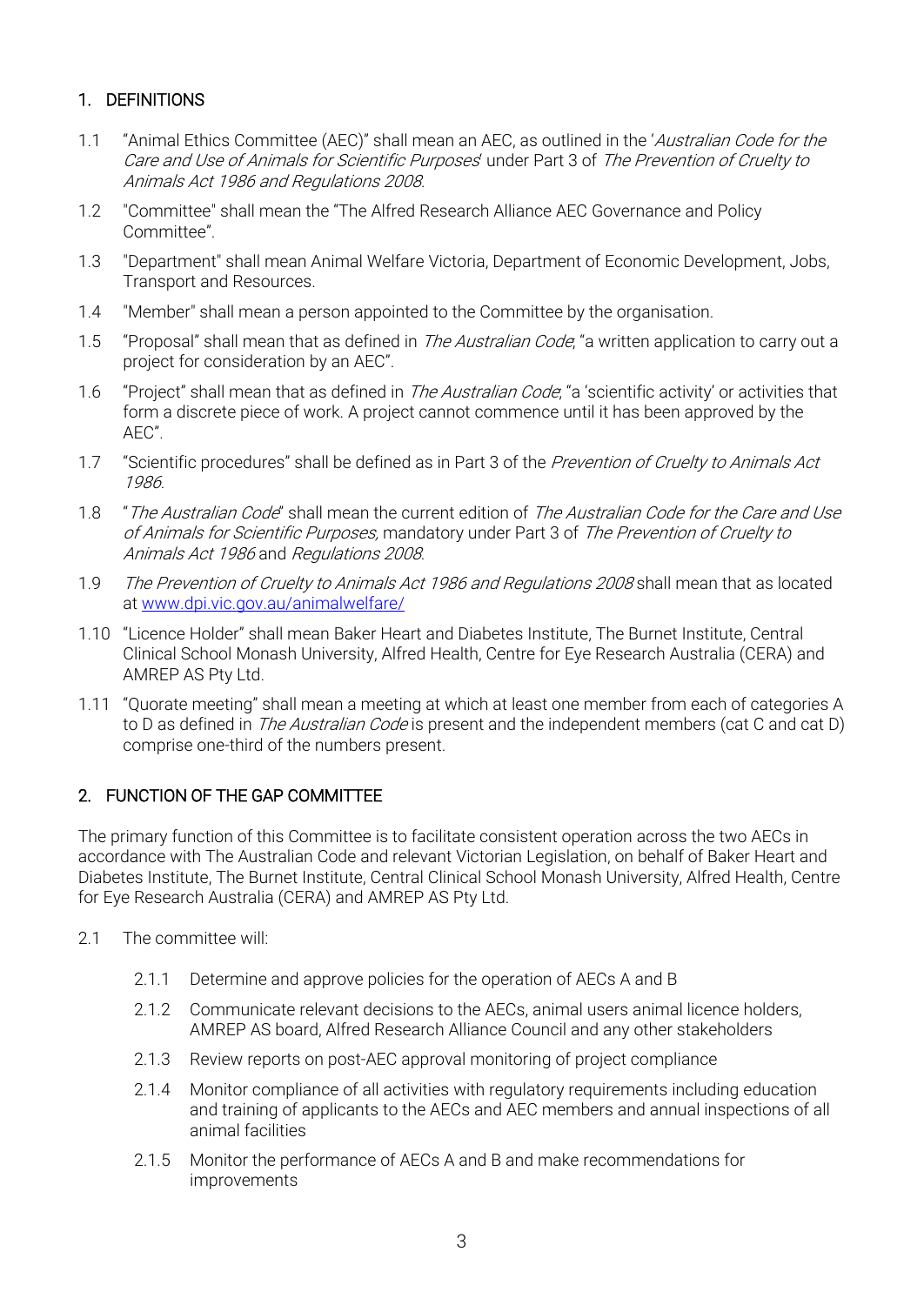- 2.1.6 Serve as the first point of contact for the resolution of disputes involving AEC members and/or applicants to the AEC that cannot be resolved at the AEC level
- 2.1.7 Monitor the AECs review of guidelines for the care of animals that are bred, held and used for scientific purposes on behalf of licence holders

# 3 RESPONSIBILITY OF COMMITTEE MEMBERS

The primary responsibility of members is to ensure consistency in the operation of the AECs in accordance with the requirements of The Australian Code.

- 3.1 Confidentiality :
	- 3.1.1 Intellectual property interests of the institution, individual privacy and maintenance of commercial-in-confidence obligations may be the subject of confidentiality and in camera policy may be applied during meetings. Members may be required to sign a confidentiality agreement.
- 3.2 Conflict of Interest:
	- 3.2.1 A member with any direct or indirect interest in any matter of business before the committee, which may be construed as pecuniary or other gain, shall declare that interest to the committee. The chair shall decide what action to take.

# 4 MEMBERSHIP OF THE COMMITTEE AND TERM OF OFFICE

4.1 Term of Office

Although the term of office of each member will vary, the general expectation is that a member will sit on the committee for at least 12 months. Current members may be reselected.

- 4.2 Number and Category of Members:
	- 4.2.1 The membership of the committee shall comprise members who have a genuine interest and commitment to the ethical use of animals for scientific procedures or teaching.
	- 4.2.2 The composition of the GAP committee will be similar to by not restricted to that required for an AEC as defined in *The Australian Code*.
	- 4.2.3 There will be at least one nominated representative of the License Holders who may also fill the role of an A or B category member.
	- 4.2.4 The chairperson of AEC A and AEC B will be a member of the GAP committee.
	- 4.2.5 Before appointment, all members should acknowledge in writing their acceptance of the terms of reference of the committee and any requirements for confidentiality, including how outside advice may be sought.

# 5 NOMINATIONS AND APPOINTMENT OF THE COMMITTEE

- 5.1 Nominations of Category A to D members.
	- 5.1.1 Members drawn from the AMREP AECs or staff of licence holders or elsewhere shall be appointed by the chair in consultation with License Holders.
- 5.2 Chairperson;
	- 5.2.1 licence holders will appoint a Chairperson able to consider impartially governance and policies pertaining to AECs A and B and the committee, to communicate, to negotiate and resolve conflict and to understand the relevant ethical and animal welfare issues.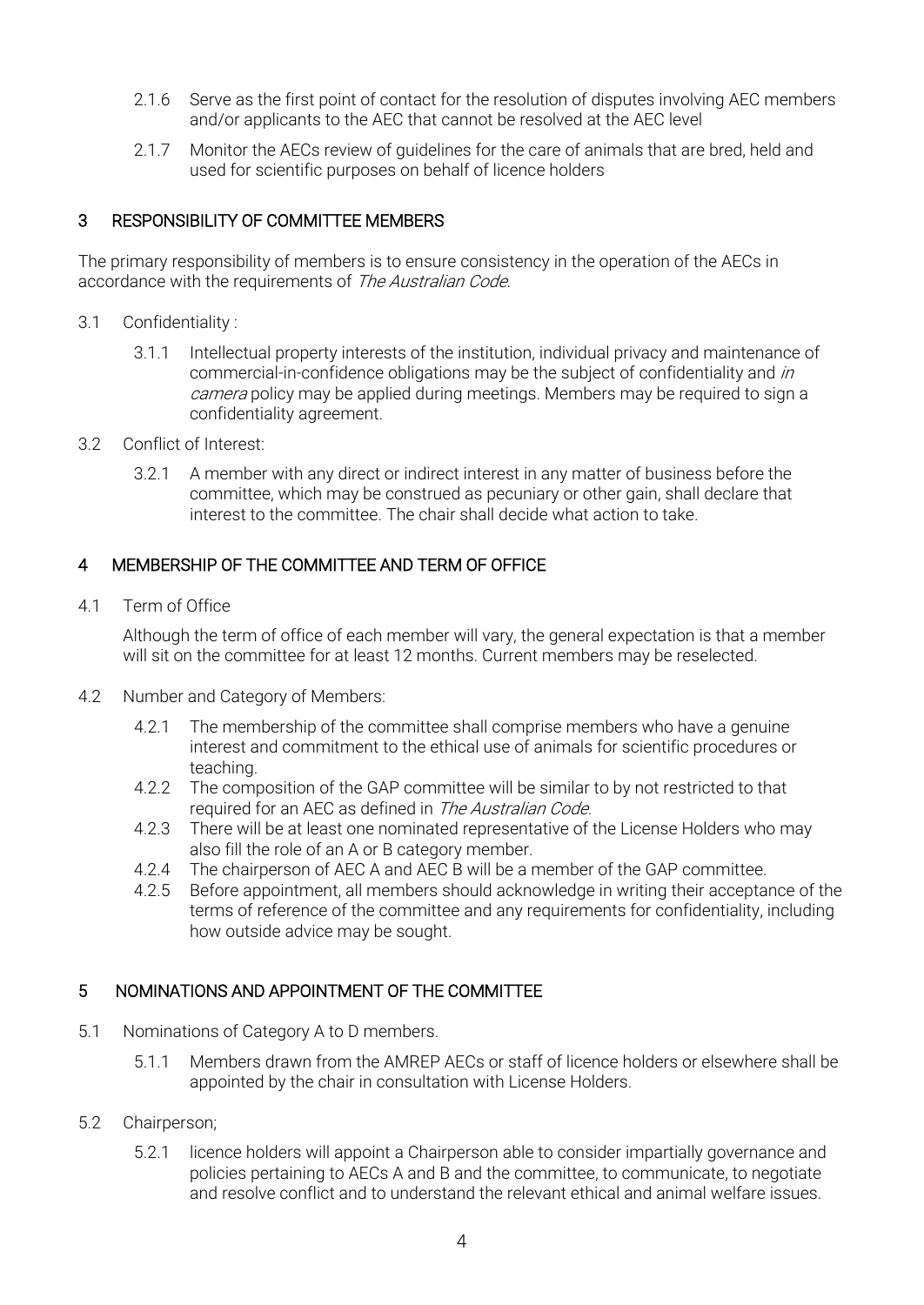The Chairperson must accept the agreed terms of reference as a condition of appointment.

The chairperson will;

- 5.2.2 Ensure that the AEC operates in accordance with the principles and requirements of the Australian Code, the relevant policies of the institution and the agreed AEC procedures.
- 5.2.3 Ensure that proposals are considered by the AEC and the outcomes conveyed to trainers/supervisors/teachers in a timely manner,
- 5.2.4 Advise institutional management regarding the level of resourcing required by the AEC;
- 5.2.5 Represent the AEC in any negotiations with management;
- 5.2.6 Oversee all requirements of the AEC to report and review its operations as outlined in the Code.
- 5.2.7 In the absence of the Chairperson at any meeting of the Committee, the members present shall appoint one of their members as acting Chairperson at that meeting.
- 5.2.8 Members are required to declare any conflict of interest that could affect their objectivity in making a decision. The Chair may exclude any such member from decision-making processes related to a matter which may be construed as pecuniary or other gain.

# 6 EXECUTIVE OFFICER

The Executive Officer of the AECs will support the committee, and ensure all relevant documents are distributed to members before each meeting in a timely manner.

#### 7. BUSINESS OPERATIONS

7.1 Induction of new members

New members should be given copies of minutes from the last 3 meetings held and a copy of the terms of reference.

7.2 Conduct of Meetings:

Meetings shall be conducted in accordance with the operating procedures established by the committee under these Terms of Reference.

- 7.3 Meeting Frequency and Documents:
	- 7.3.1 Meetings:

The time and venue shall be determined by the chairperson. The Committee will hold at least 3 meetings per year.

7.3.2 Meeting agenda and relevant documents:

The Executive Officer shall circulate an agenda setting out standing business before the committee and all relevant documentation. Actions from meetings will function through use of email and teleconferences out-of-session, and meet in person as necessary.

7.3.3 Meeting minutes:

The Executive Officer will maintain and circulate to members as soon as practicable after each meeting, minutes of the meeting, which will be confirmed at the subsequent meeting of the Committee.

7.3.4 Newsletter: